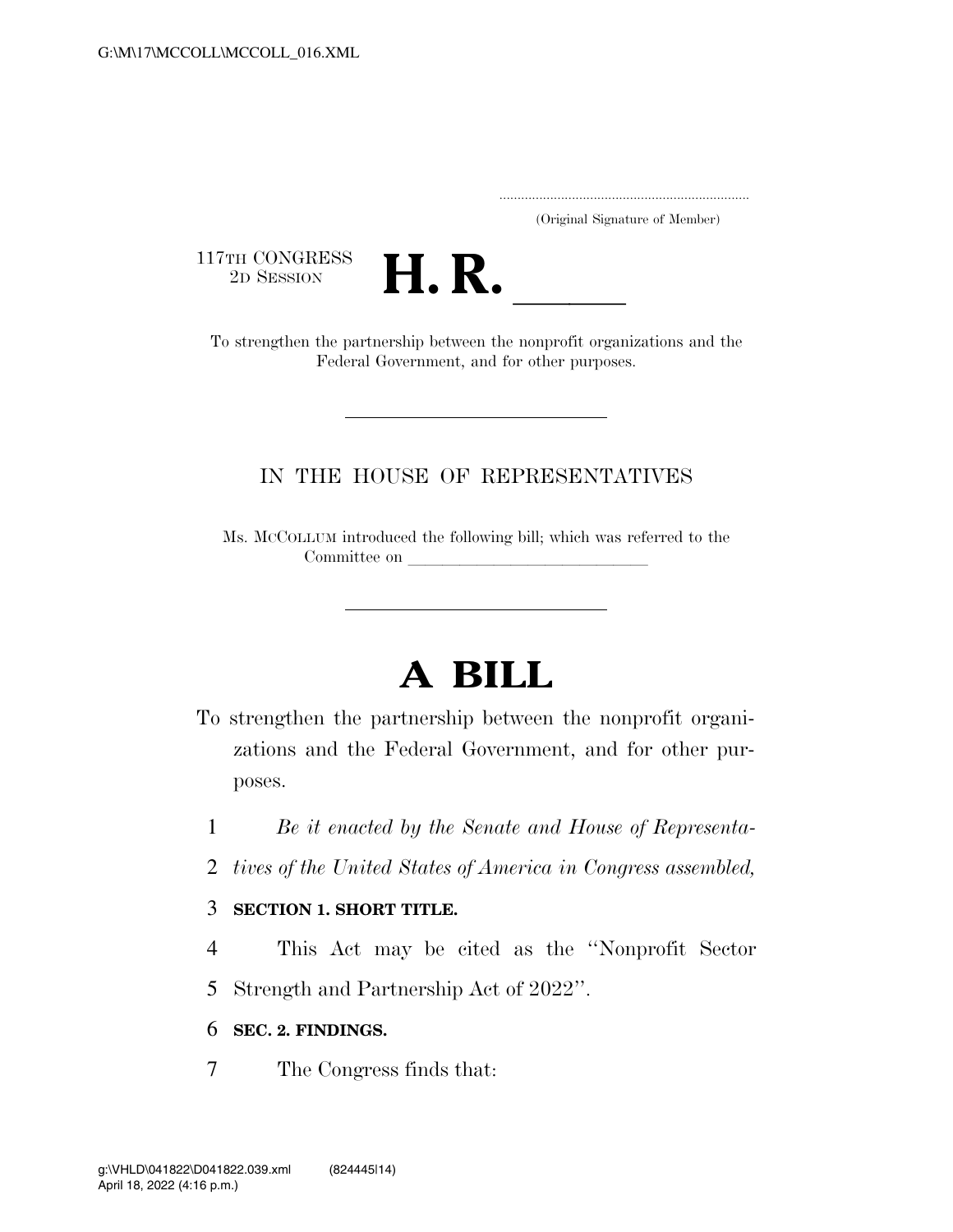(1) The nonprofit sector is a trusted partner in working with American communities, strengthening civil society, and ensuring that all people living in the United States have the opportunity to thrive.

 (2) The Nation relies on the nonprofit sector on its ability to harness and direct the generosity, serv-ice, and volunteerism of the American people.

 (3) Nonprofit organizations are a significant and highly diverse sector of the United States econ- omy that includes 1,800,000 organizations as of 2020, according to the Internal Revenue Service. United States nonprofit organizations contributed \$1.2 trillion to the economy in 2020 and accounted for 5.9 percent of the Gross Domestic Product of the United States, according to Bureau of Economic Analysis data interpreted by Independent Sector.

 (4) Collectively, the nonprofit sector engages through and is supported by more than 12 million workers, 20 million board members, 63 million vol- unteers, and 170 million donors. In 2017, United States nonprofits employed 12.5 million paid work-ers and paid over \$670 billion in wages.

23 (5) 92 percent of the  $501(c)(3)$  public charities in the United States have an annual budget of less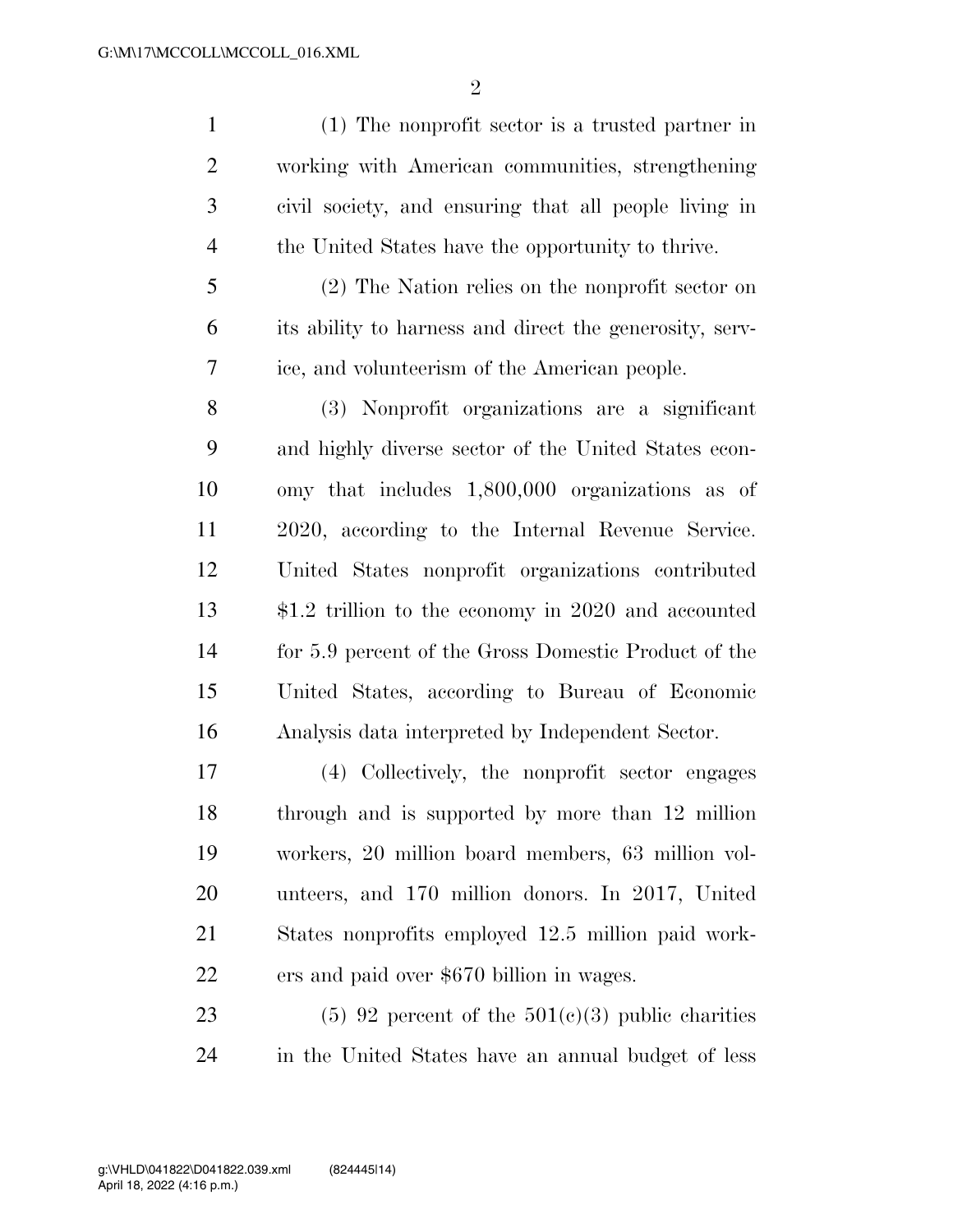- than \$1,000,000 according to data provided by the Internal Revenue Service.
- (6) While no Federal agency regularly collects systematic employment data on the nonprofit sector, at the local level, nonprofits are a time-tested mech-anism for delivering critical community services.

 (7) In order to maximize the nonprofit sector's ability to utilize Federal investments to respond to community need, the Federal Government should take steps to encourage, support, and promote vol-unteerism and charitable giving.

 (8) National service programs provide an essen- tial vehicle for Americans of all ages anxious to serve their communities and transform their own lives in the process. Service programs also provide a critical pipeline of emerging leaders into the work-force, including the nonprofit workforce.

 (9) Like for-profit entities, the nonprofit sector is challenged during times of economic downturns. As employers and providers of services to countless Americans, the sustainability of this sector is of great national importance, yet the Federal Govern- ment provides significant support to for-profit busi-nesses through the Small Business Administration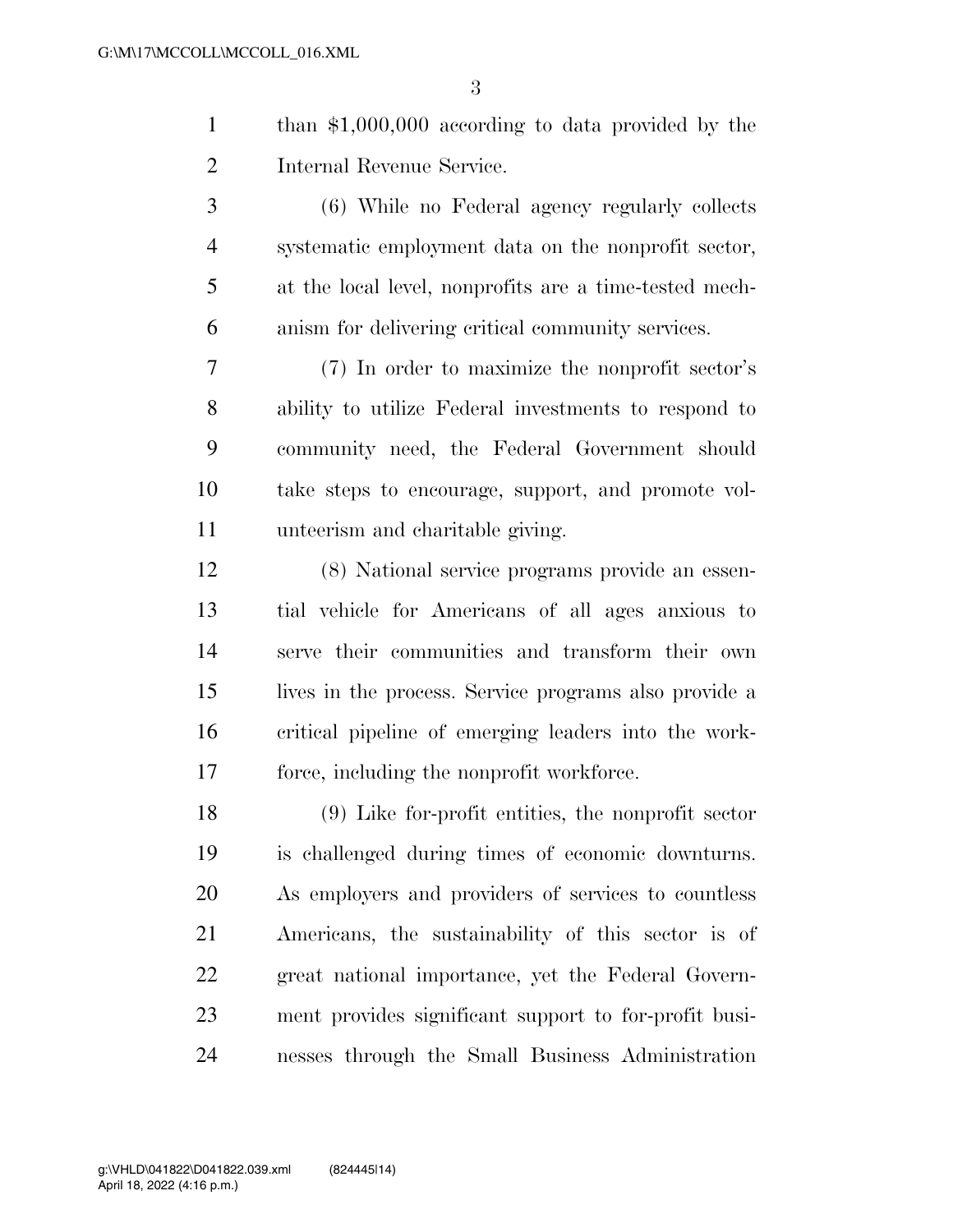- and other agencies and programs that are not acces-sible to nonprofit organizations.
- (10) Despite the importance of the nonprofit sector to the United States economy and to the suc- cess of many Federal, State, and local policy initia- tives, no Federal agency or office has responsibility for evaluating, building, or maintaining the capacity of the nonprofit sector.

#### **SEC. 3. PURPOSES.**

The purposes of this Act are the following:

 (1) To enhance the ability of the nonprofit sec- tor to address public challenges and maximize oppor- tunities to improve quality of life in the communities where nonprofit organizations work.

 (2) To strengthen communities across the United States by making the Federal Government a more productive partner with nonprofit organiza- tions through the establishment of better Federal co- ordination with respect to, enhanced transparency with respect to, and greater support for the work of nonprofit organizations.

 (3) Collect, assemble, and make available Fed- eral data and research on the nonprofit sector and to generate new data and research where necessary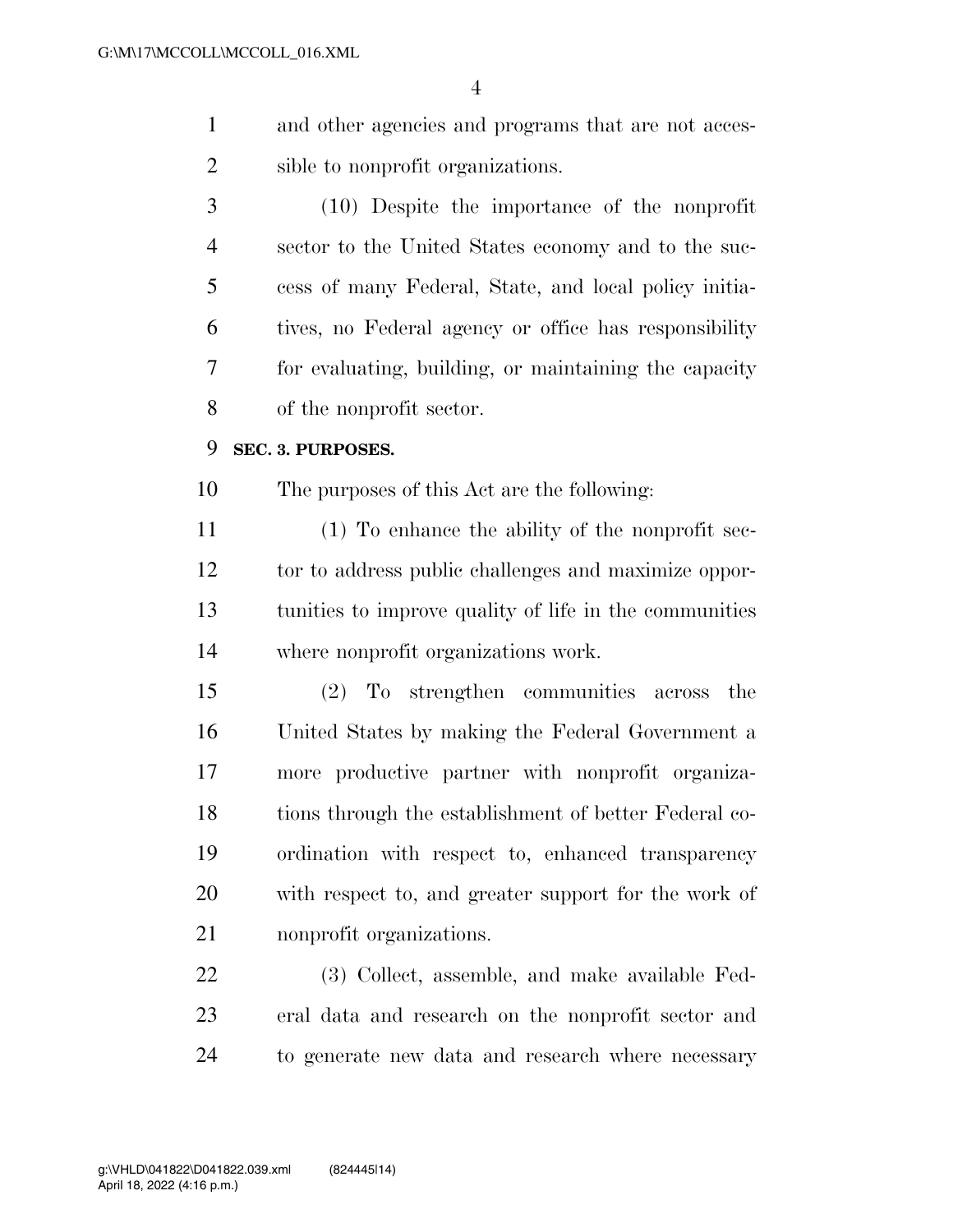to support the development of effective Federal pol-icy.

 (4) Raise awareness of the nonprofit sector and the vital civic, social, and economic contributions nonprofit organizations make to the United States. **SEC. 4. WHITE HOUSE OFFICE ON NONPROFIT SECTOR PARTNERSHIP.** 

 (a) ESTABLISHMENT.—There is established in the Executive Office of the President an Office on Nonprofit Sector Partnership (in this section referred to as the ''Of-fice''). The Office will be led by a Nonprofit Advisor.

(b) FUNCTIONS.—The Office shall—

 (1) strengthen and develop policies and actions which enhance the sector's ability to address na-tional and community priorities;

 (2) identify and promote policies that increase and sustain charitable giving, volunteerism, and na- tional service to support the capacity of the non-profit sector;

 (3) publish, based upon regular consultation with the nonprofit sector, policy options and rec- ommendations for leveraging the unique partnership between the Federal Government and the nonprofit sector to accelerate repair and rebuilding across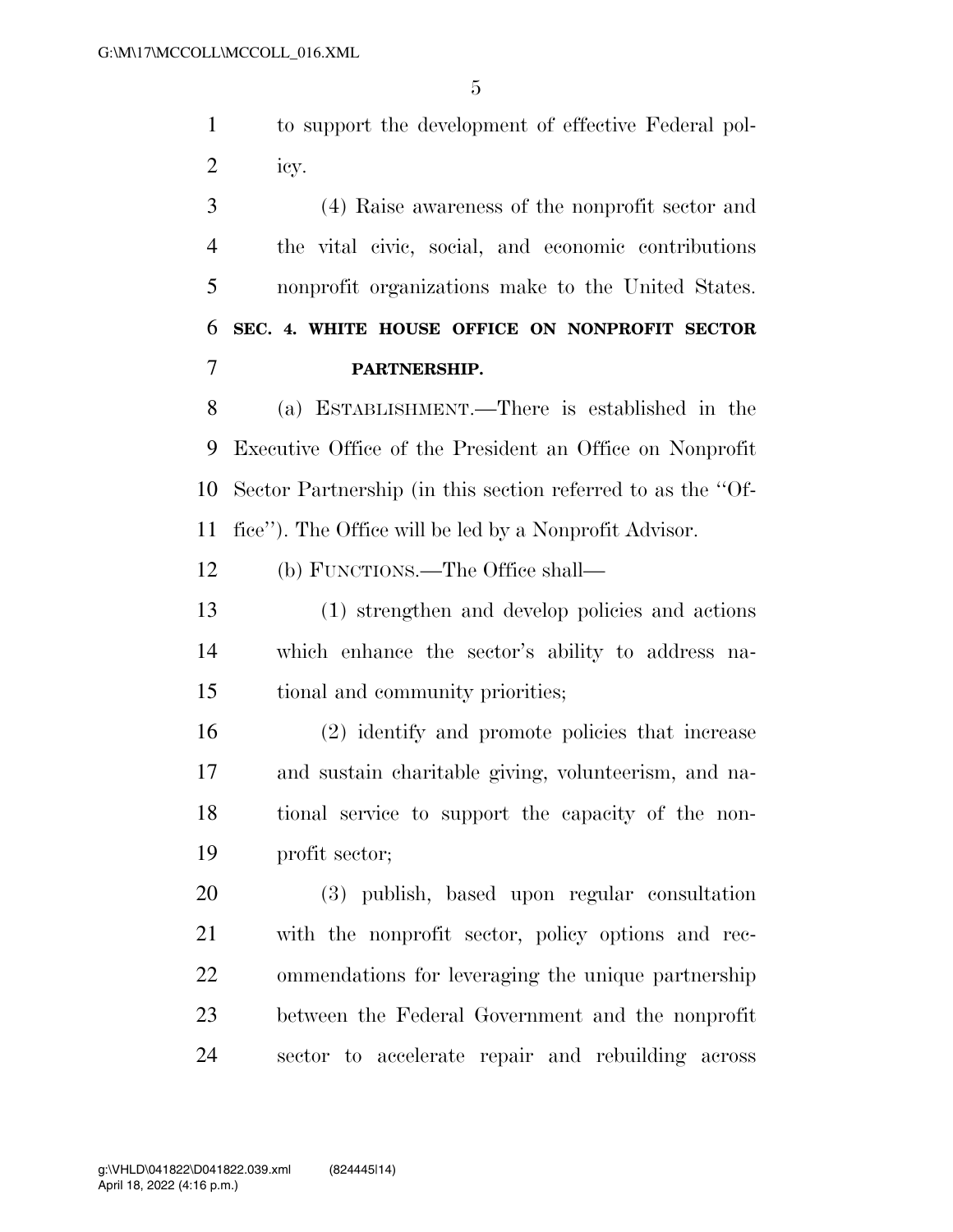America, particularly with respect to underserved and marginalized communities;

 (4) identify barriers and policies that hinder, increase, or sustain opportunities for nonprofits to operate internationally both on their own or in part-nership with the Federal Government;

 (5) coordinate, across relevant Federal agen- cies, the task of compiling, producing and making publicly available key existing Federal data sources of relevance to the nonprofit sector. This will include data on the economic health and impact of the non- profit sector (including employment and wage data), data on Federal funding of the nonprofit sector (in- cluding grants and contracts), Census data, and data on aggregated types of revenue, volunteering and civic engagement and be published publicly an-nually;

 (6) direct a Federal agency, to be determined by the Nonprofit Advisor within 180 days, to ini- tiate, in consultation with States, a competitive grant process to build a single online portal, such that charities can fulfill State registration and re- porting requirements for States that choose to par- ticipate through a single filing. An eligible grant re-cipient must be a nonprofit organization with gov-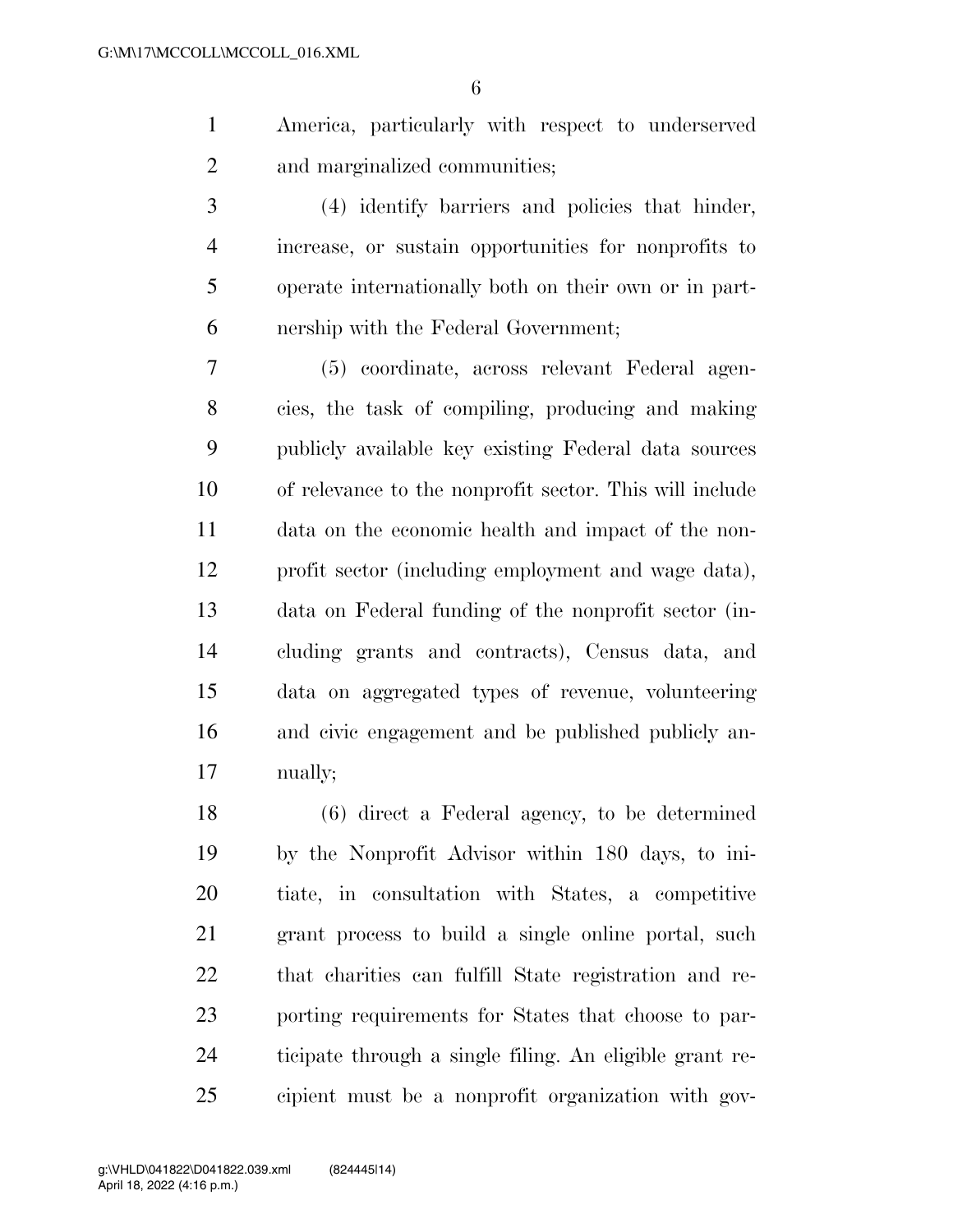| $\mathbf{1}$   | erning board members possessing experience working      |
|----------------|---------------------------------------------------------|
| $\overline{2}$ | to align charitable registration requirements across    |
| 3              | States. In evaluating applications for this portal, the |
| 4              | Federal agency shall consider whether the applica-      |
| 5              | tion will-                                              |
| 6              | $(A)$ enable smaller charities to respond to            |
| 7              | disasters in their communities by raising funds         |
| 8              | from multiple States;                                   |
| 9              | (B) empower the public to make respon-                  |
| 10             | sible donations, especially to help those in need       |
| 11             | during natural disasters or other crises of na-         |
| 12             | tional significance;                                    |
| 13             | (C) eliminate costly inefficiencies for char-           |
| 14             | ities operating or fundraising in multiple              |
| 15             | States;                                                 |
| 16             | (D) help nonprofits meet existing registra-             |
| 17             | tion and filing requirements;                           |
| 18             | (E) ensure appropriate cybersecurity                    |
| 19             | standards are being met or exceeded;                    |
| 20             | $(F)$ preserve the public's trust in non-               |
| 21             | profits; and                                            |
| 22             | (G) establish a sustainable funding mecha-              |
| 23             | nism that is not reliant on Federal funding for         |
| 24             | ongoing costs; and                                      |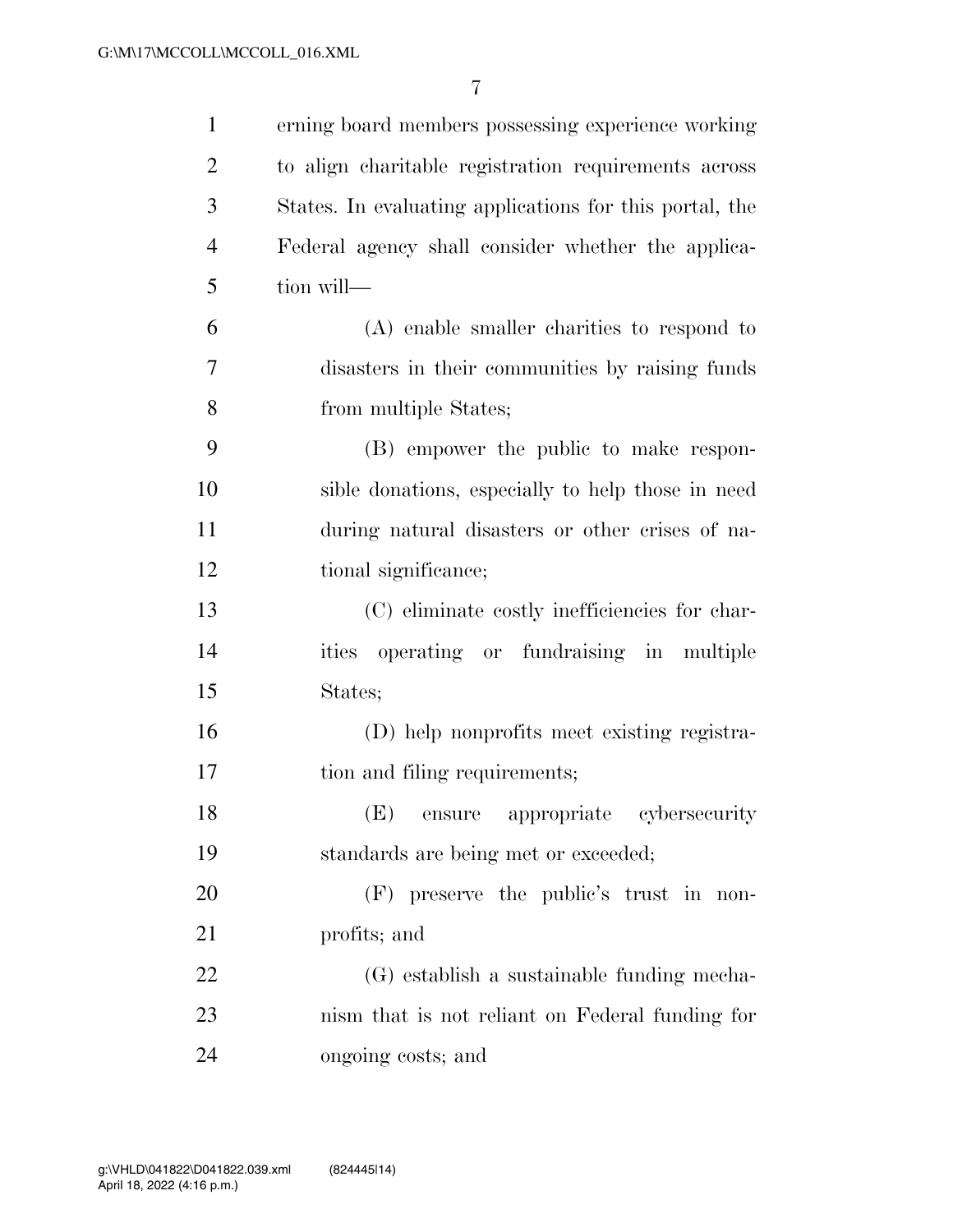(7) convene a commission on Federal grant re- form composed of individuals representing Federal grantmaking agencies, pass-through entities, and nonprofit grantees and subgrantees to offer rec- ommendations to streamline and improve the oper- ational relationship between all levels of government and the nonprofit sector. In addition, the sector's ac- cess to, participation in and performance in Federal, State, and local government contracting and funding shall be assessed— (A) the commission members shall be ap-

 pointed by the President and be drawn from the nonprofit sector to include designees with sub- stantial and diverse experience in Federal, State, and local governmental grantmaking processes, and shall include proportional rep- resentation from small, medium, and large non- profit organizations as determined by annual expenses, and include meaningful racial, gender, ethnic and geographic diversity;

 (B) the report of the commission shall in-22 clude recommendations on—

 (i) improving provisions of the Uni- form Administrative Requirements, Cost Principles, and Audit Requirements for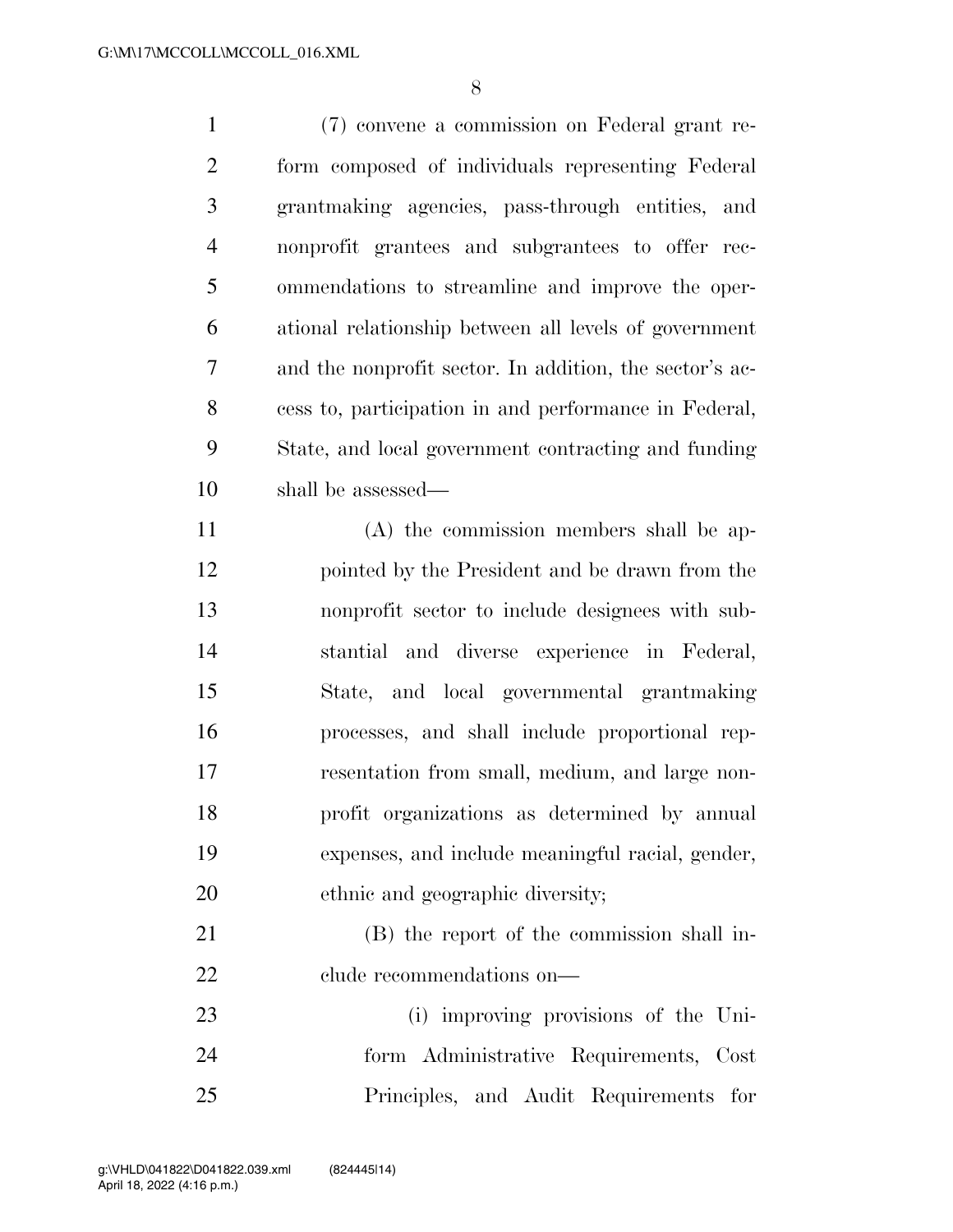Federal Awards (OMB Uniform Guid-2 ance),  $(2 \text{ C.F.R. } 200)$ , related to racial, gender, ethnic inclusion in grantmaking processes, and to negotiation of indirect costs, including a de minimis indirect cost rate;

 (ii) promoting Federal agency compli- ance with the OMB Uniform Guidance to preserve the integrity of Federal programs while allowing nonprofit organizations streamlined access to Federal funding op- portunities, expressly in the areas of pay- ment by pass-through entities and others of indirect cost rates and establishment of a clearinghouse of agency decisions or other means for maintaining consistent in- terpretation of the OMB Uniform Guid-ance;

 (iii) reviewing Federal statutes and regulations to identify inconsistent require- ments and restrictions on payment of ''ad- ministrative costs'' and other terms and definitions, and consider the impact of in- consistent or conflicting rules on organiza-tions seeking Federal and State pass-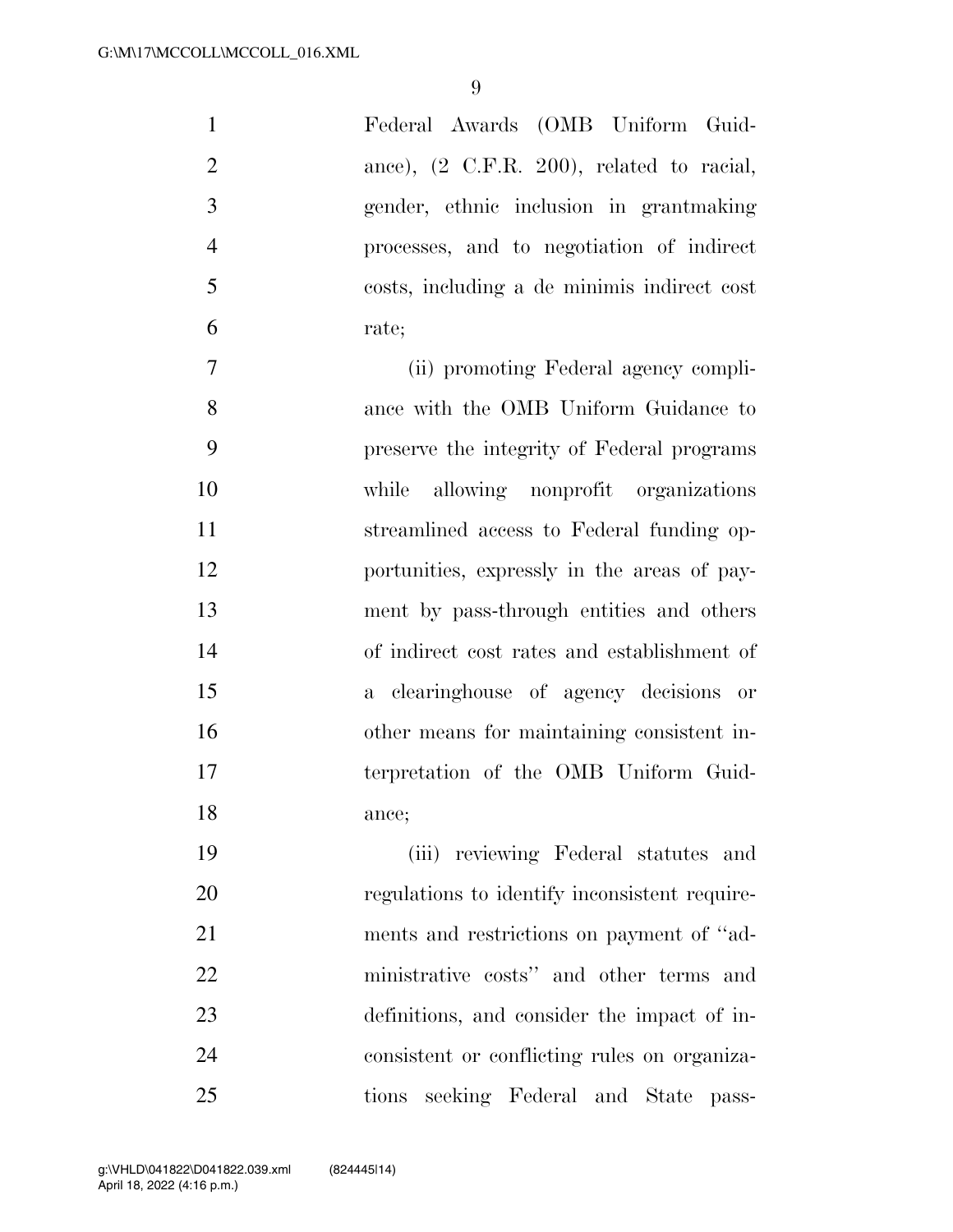through grants on their operations and 2 sustainability;

 (iv) assessing how grant agreements and reimbursements can be modified to en- able and incentivize nonprofits to utilize government grant funds to provide relevant professional development to employees working on those grants, and to ensure that interns and those in apprenticeships working on government grants or contracts **are paid rather than unpaid; and** 

 (v) reporting its recommendations on the foregoing to the President and Con- gress, no later than 18 months after enact- ment, and addressing how grant and con- tract agreements and reimbursements should be modified to enable nonprofit grant recipients to respond to issues of na-tional significance; and

 (C) at the direction of the President, but no later than 5 years after the release of the re- port described in subparagraph (B) of this paragraph, the commission shall reconvene to further review the operational relationship be-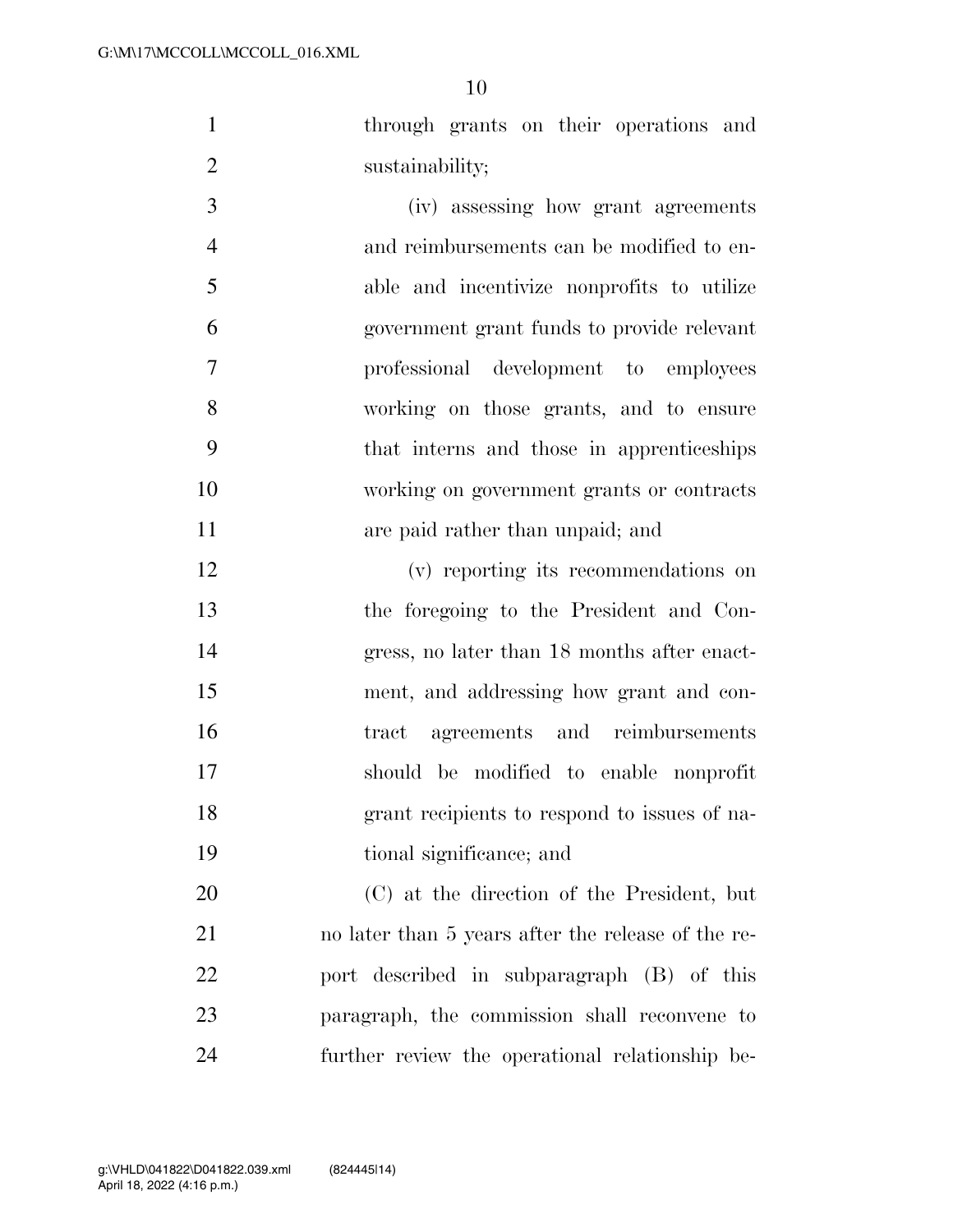tween all levels of government and the nonprofit sector and evaluate it for improvement.

 (c) ADMINISTRATION.—The President shall appoint a Nonprofit Advisor within 90 days of enactment of this legislation. The Nonprofit Advisor shall, in addition to being Director of the Office, serve as the head of the Inter- agency Council, co-chair of the Advisory Council, and re- sponsible to carry out the provisions of this section and coordinate with executive departments as appropriate with respect to the mission of the Office and related govern-mental entities.

# **SEC. 5. INTERAGENCY COUNCIL ON NONPROFIT SECTOR PARTNERSHIP.**

 (a) ESTABLISHMENT.—There is established in the ex- ecutive branch an independent entity to be known as the Interagency Council on Nonprofit Sector Partnership.

 (b) MEMBERSHIP.—The Council shall be composed of the head of each cabinet agency, or their designee in addi-tion to the—

 (1) Corporation for National and Community Service;

- (2) National Endowment for the Humanities;
- (3) National Endowment for the Arts;
- (4) National Science Foundation;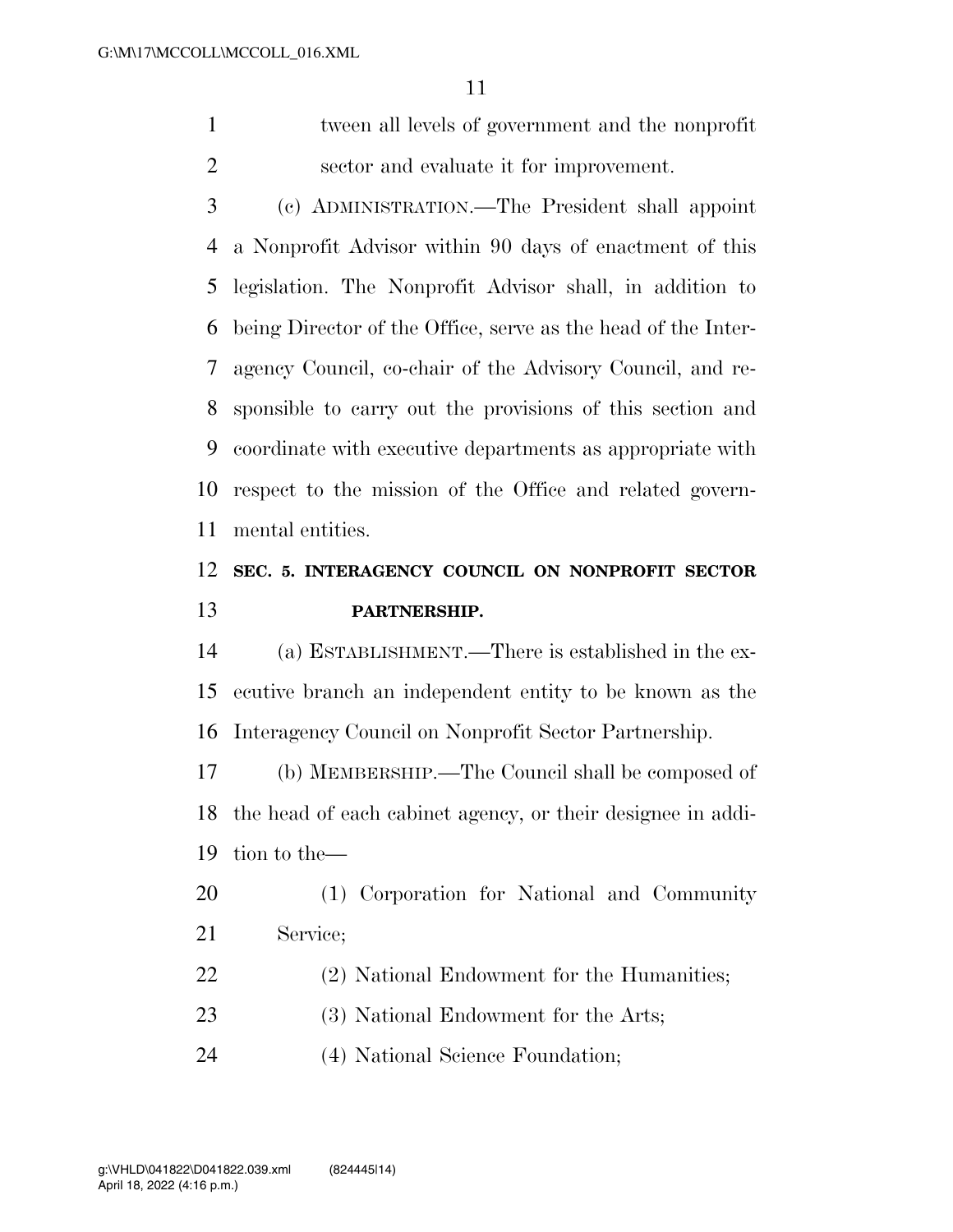(5) Institute of Museum and Library Services; and

 (6) other agencies as determined by the Presi-dent.

 (c) RESPONSIBILITIES.—The Interagency Council, shall issue biennial reports providing specific recommenda- tions on how the nonprofit sector can best leverage and accelerate Federal investments to rebuild American com- munities and to offer specific recommendations for strengthening, promoting, and improving the overall abil- ity of the nonprofit sector to address issues of national significance. These recommendations shall include consid-eration of—

 (1) improving Federal research and data access and transparency, including by collecting and dis- seminating disaggregated data and research relevant to the ability of the nonprofit sector to respond to societal need;

 (2) consulting and partnering with nonprofits as an engine of employment, preparing Americans for their first jobs or new jobs, deploying national service members to rebuild communities while ac- quiring valuable professional and civic skills and ca-reer guidance;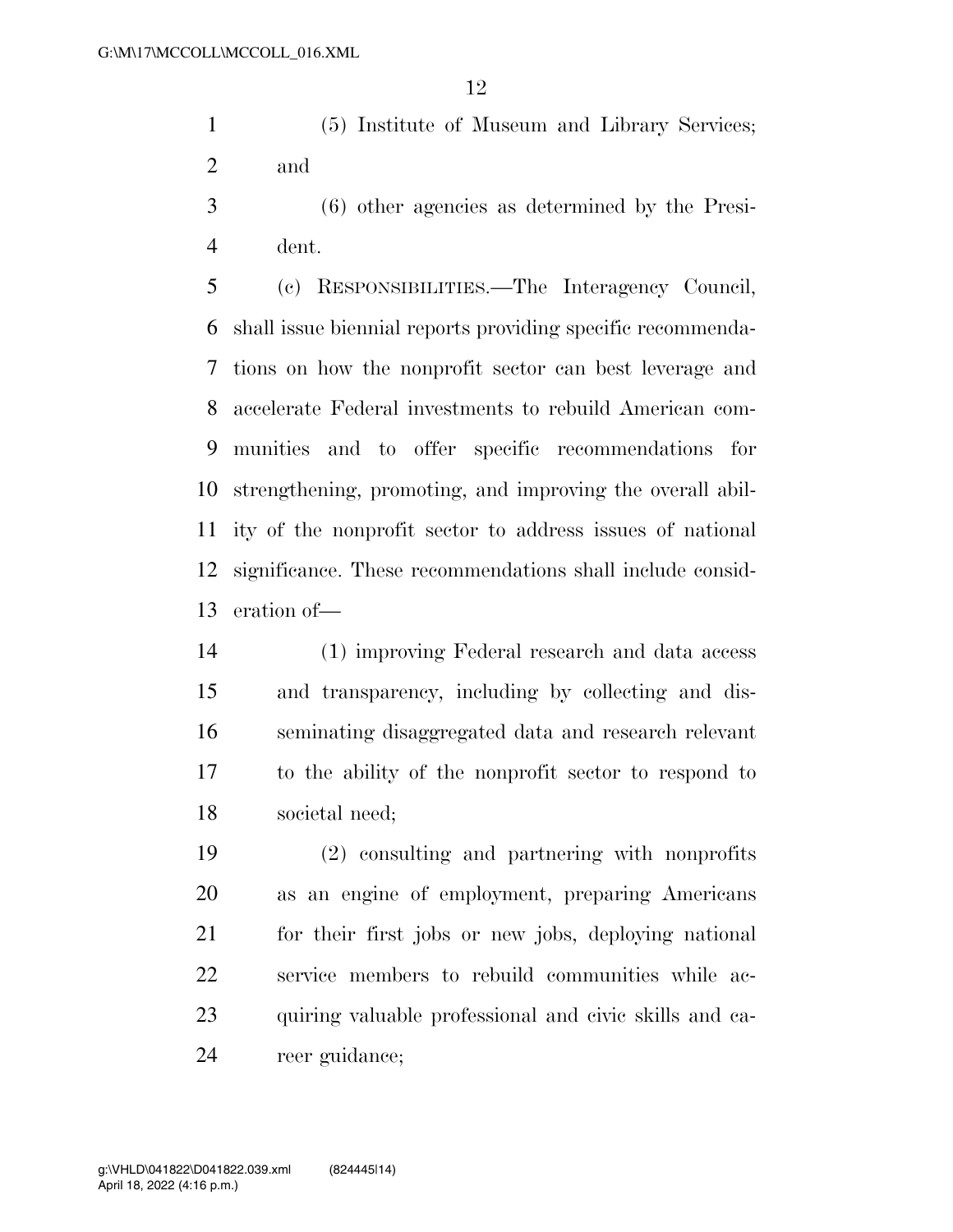| $\mathbf{1}$   | (3) legislation, regulation, and other action to-         |
|----------------|-----------------------------------------------------------|
| $\overline{2}$ | ward these goals, including changes to the structure      |
| 3              | of the Interagency Council;                               |
| $\overline{4}$ | (4) Federal efforts that could have an impact             |
| 5              | on charitable giving, volunteerism, and national serv-    |
| 6              | ice;                                                      |
| 7              | (5) Federal investments that could bolster the            |
| 8              | civic infrastructure of the United States, which in       |
| 9              | includes its workforce, volunteer force, capacity of      |
| 10             | nonprofit institutions, and the norms and practices       |
| 11             | that help communities solve problems; and                 |
| 12             | (6) how Federal technology policies and funding           |
| 13             | might be more effectively aligned with the nonprofit      |
| 14             | sector and the communities it serves.                     |
| 15             | (d) ADMINISTRATION.—The Interagency Council               |
| 16             | shall be chaired by the Nonprofit Advisor and may accept  |
| 17             | staff detailed from Federal agencies to support coordina- |
| 18             | tion and implementation efforts. The Interagency Council  |
| 19             | shall meet no fewer than four times per year.             |
| 20             | SEC. 6. ADVISORY BOARD ON THE NONPROFIT SECTOR.           |
| 21             | (a) ESTABLISHMENT.—There is hereby established            |
| 22             | under the Federal Advisory Committee Act, (Public Law     |
| 23             | 92–463), an Advisory Board on the Nonprofit Sector, co-   |
| 24             | chaired by the Nonprofit Advisor and a designee from the  |
| 25             | nonprofit sector, as appointed by the President and Con-  |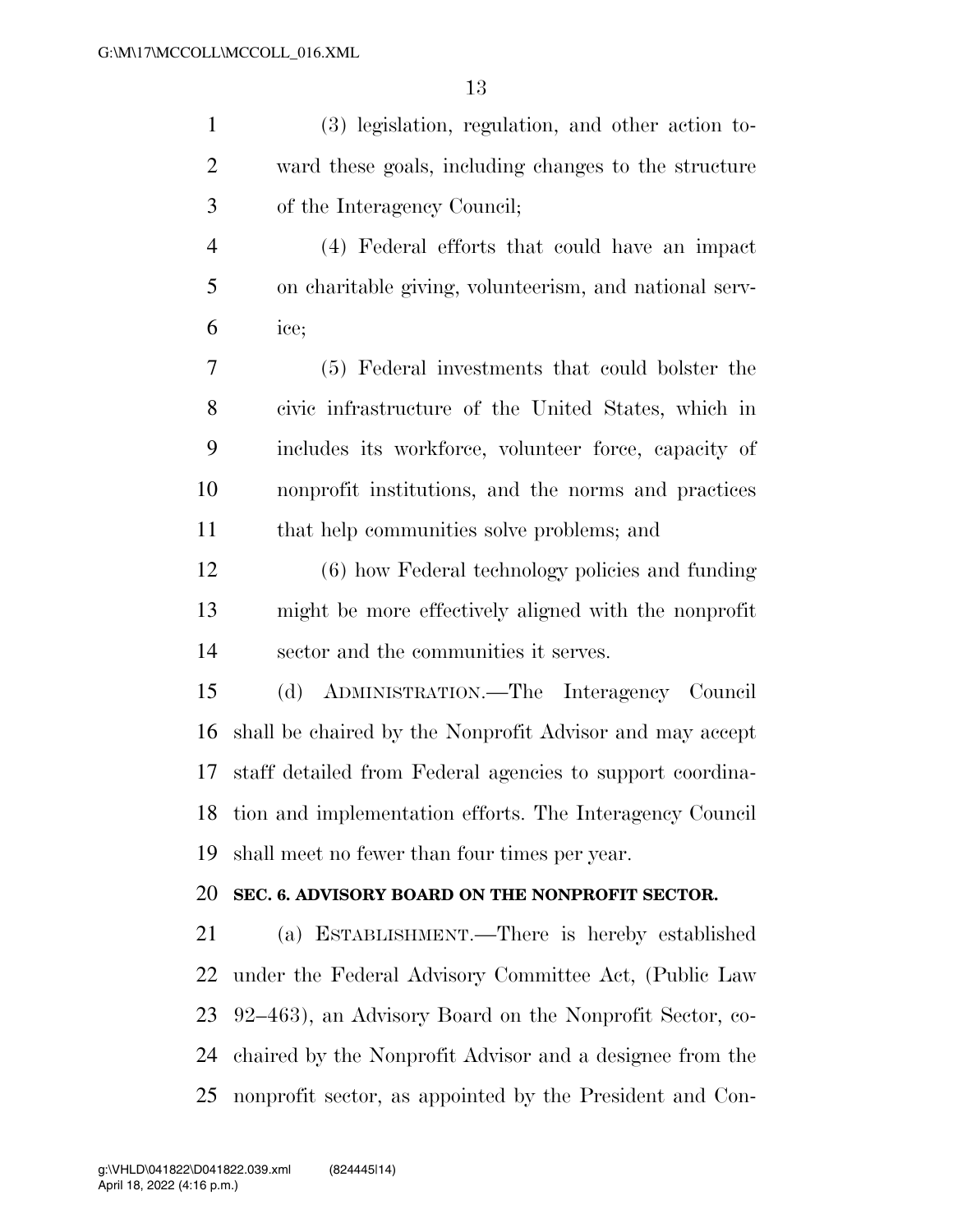| 1              | gress as described below, except for subsection $(b)(2)(B)$ |
|----------------|-------------------------------------------------------------|
| $\overline{2}$ | of this section.                                            |
| 3              | (b) MEMBERSHIP.-                                            |
| $\overline{4}$ | (1) NUMBER AND APPOINTMENT.—The Advi-                       |
| 5              | sory Board shall be composed of 16 members as fol-          |
| 6              | lows:                                                       |
| $\overline{7}$ | (A) The Nonprofit Advisor and seven addi-                   |
| 8              | tional members shall be appointed by the Presi-             |
| 9              | dent.                                                       |
| 10             | (B) Two members shall be appointed by                       |
| 11             | the Speaker of the House of Representatives.                |
| 12             | (C) Two members shall be appointed by                       |
| 13             | the minority leader of the House of Representa-             |
| 14             | tives.                                                      |
| 15             | (D) Two members shall be appointed by                       |
| 16             | the majority leader of the Senate.                          |
| 17             | (E) Two members shall be appointed by                       |
| 18             | the minority leader of the Senate.                          |
| 19             | (2) With the exception of the Nonprofit Advi-               |
| 20             | sor, membership of the Advisory Board shall be              |
| 21             | drawn from the nonprofit sector to include designees        |
| 22             | with substantial and diverse experience and points of       |
| 23             | view in the issues facing the nonprofit sector. This        |
| 24             | shall include leading national organizations that rep-      |
| 25             | resent the interests of the broad sector, as well as        |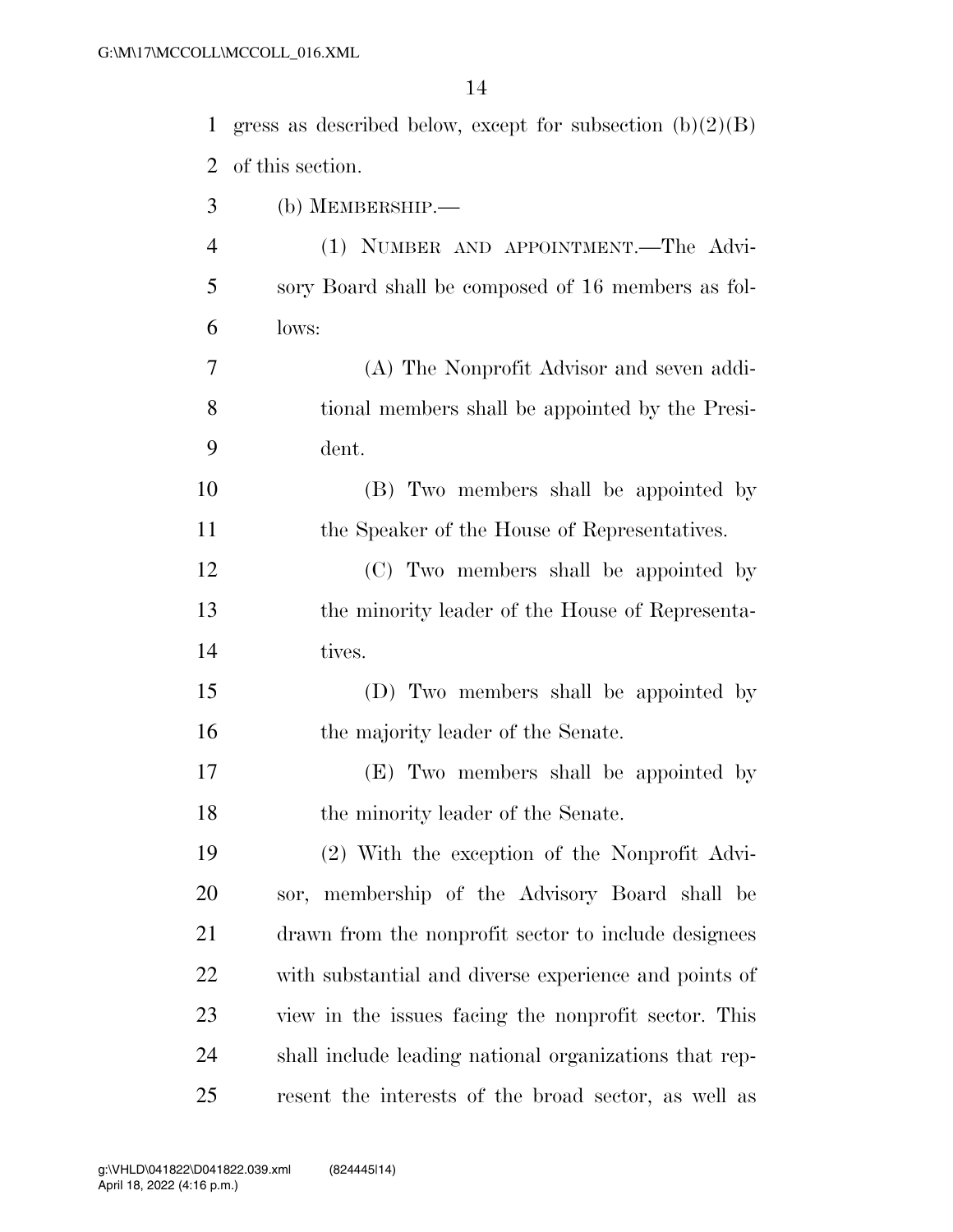| $\mathbf{1}$   | proportional representation to the extent possible   |
|----------------|------------------------------------------------------|
| $\overline{2}$ | from representatives of large, medium and small      |
| 3              | nonprofit and philanthropic organizations as deter-  |
| $\overline{4}$ | mined by annual expenses and include meaningful      |
| 5              | racial, gender, ethnic and geographic diversity. The |
| 6              | terms of members to the Advisory Board shall be      |
| 7              | staggered between three and four years and renew-    |
| 8              | able for one term.                                   |
| 9              | (A) VACANCIES.—A vacancy on the Board                |
| 10             | shall be filled in the manner in which the origi-    |
| 11             | nal appointment was made.                            |
| 12             | (B) BASIC PAY AND TRAVEL EXPENSES.—                  |
| 13             | With the exception of the Nonprofit Advisor, all     |
| 14             | Voting Board members shall, and nonvoting            |
| 15             | members may, be appointed as special Govern-         |
| 16             | ment employees and receive a consultant fee          |
| 17             | and be reimbursed for travel expenses, includ-       |
| 18             | ing per diem in lieu of subsistence, in the same     |
| 19             | manner as provided under the Federal Advisory        |
| 20             | Committee Act, unless such compensation and          |
| 21             | reimbursement are waived.                            |
| 22             | (C) CO-CHAIRS.—The President shall des-              |
| 23             | ignate the Nonprofit Advisor as a co-chair of        |
| 24             | the Advisory Board and select and additional         |
| 25             | Co-chair from among the members of the               |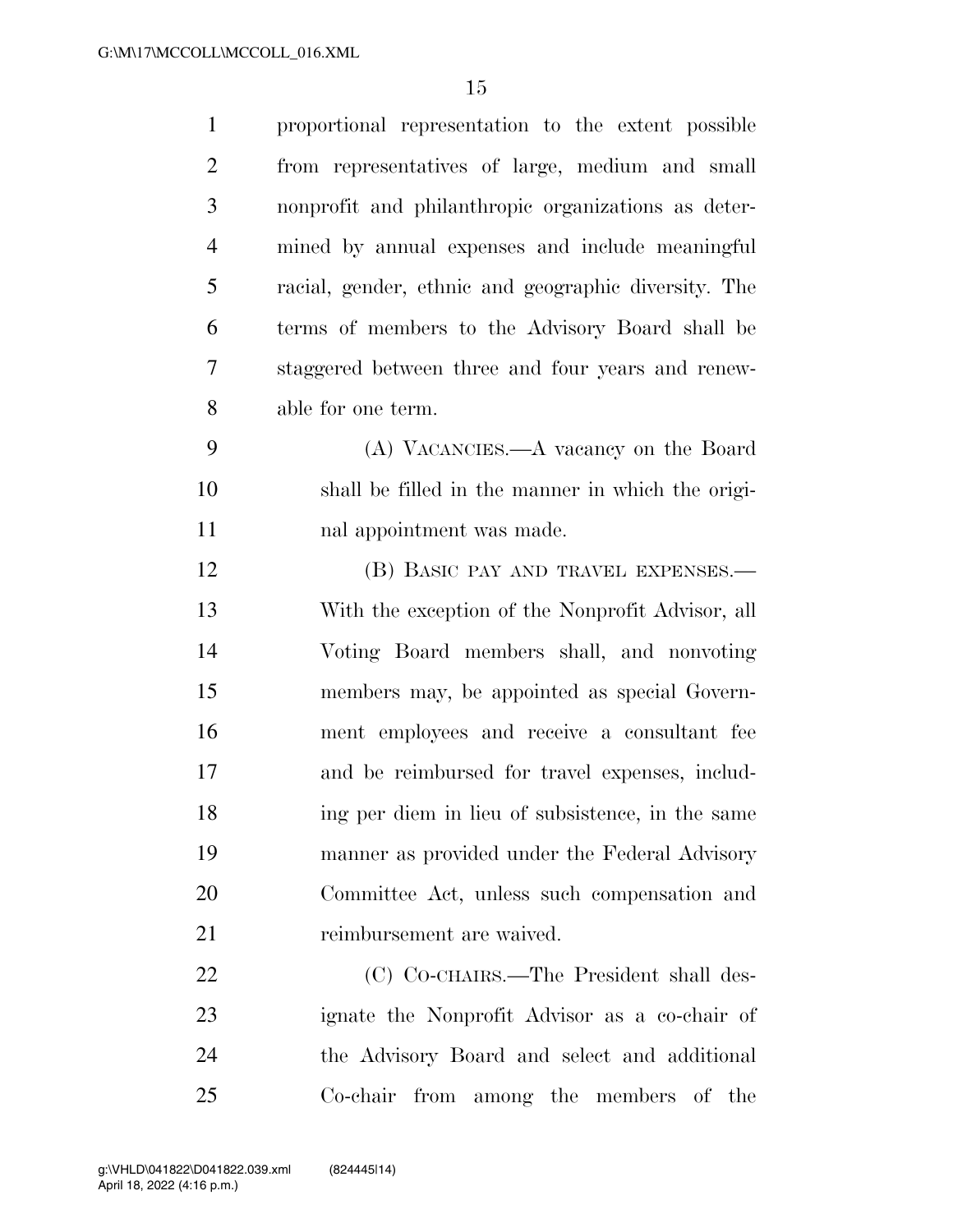Board, who may not be members of the same 2 political party.

 (c) FUNCTIONS.—The Advisory Board shall issue bi- ennial reports to Congress, as well as advise the President and the Interagency Council on matters involving policy affecting nonprofit sector, volunteerism, service, and other related topics. The Advisory Board shall meet regularly, upon the call of the co-chairs, and shall—

 (1) respond to requests from the President or the President's designee for information, analysis, evaluation, or advice;

 (2) solicit information and ideas from a broad range of stakeholders;

 (3) in its biennial report, provide information on the state of the nonprofit sector, volunteerism, charitable giving and national service, as well as feedback on the effect of Federal policies on each;

 (4) in its biennial report, provide recommenda- tions on legislative, regulatory, and executive actions to improve and support the nonprofit sector and its partnerships with the Federal Government;

 (5) in its biennial report, provide recommenda- tions on long-term opportunities to strengthen the nonprofit sector, volunteerism, and national service through Federal actions and policy; and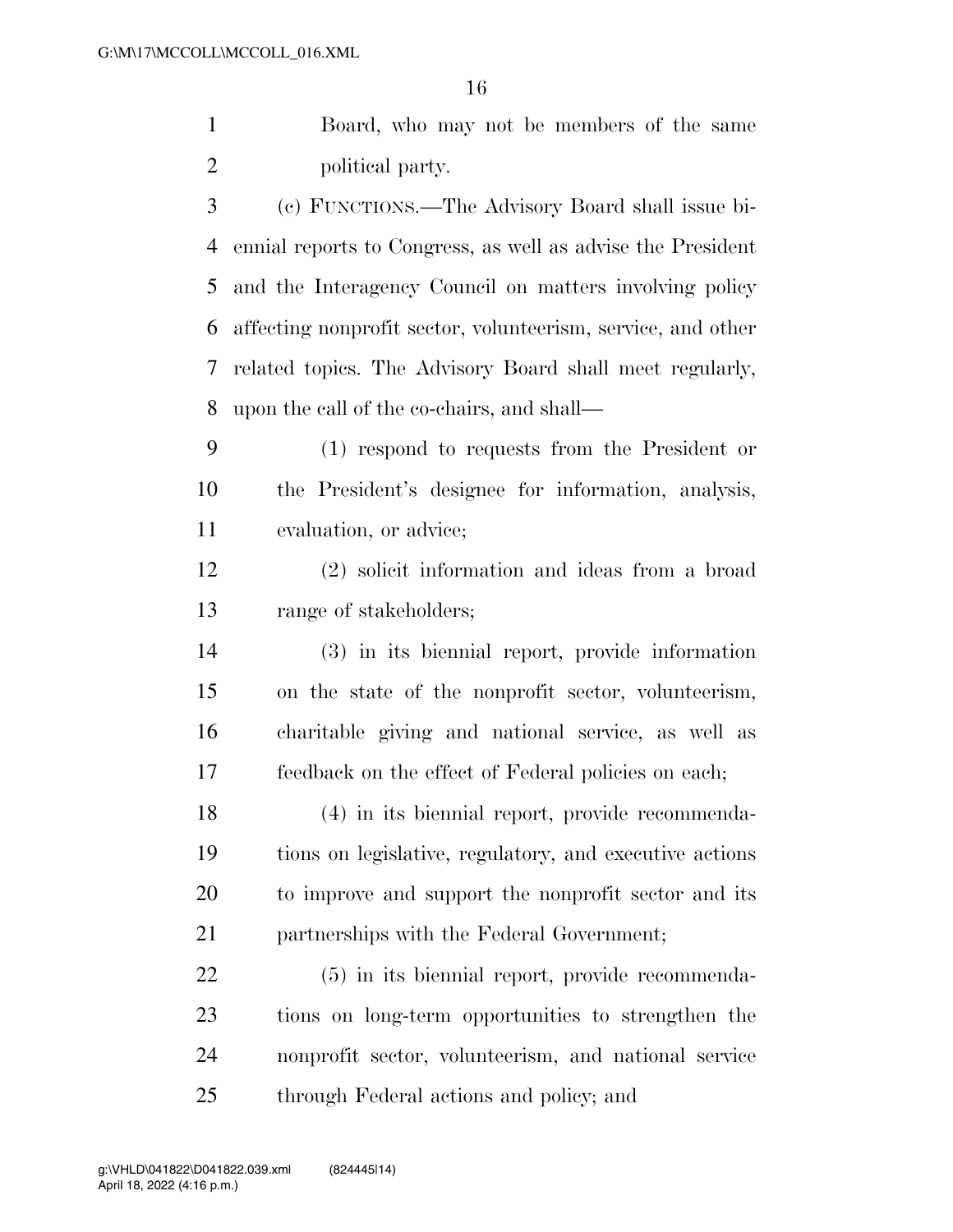(6) in its biennial report, include a statement analyzing how any recommendations would impact the disparities between members of different racial and ethnic groups.

 (d) ADMINISTRATION.—The heads of executive de- partments and agencies shall provide the Advisory Board with information concerning appropriate matters when re- quested by the Advisory Board Co-Chairs and as required for the purpose of carrying out the Advisory Board's func-tions, unless otherwise prohibited by law.

### **SEC. 7. VOLUNTEERISM AND CHARITABLE GIVING.**

 (a) TREASURY DEPARTMENT.—The Secretary of the Department of the Treasury shall—

 (1) analyze and publicly release the impact of relevant statutes, regulations, and other actions on charitable giving specifically and the nonprofit sector generally, including analysis disaggregated by demo-graphic factors whenever possible; and

 (2) examine the reconstitution of the Advisory Committee on Tax Exempt and Government Enti-21 ties.

 (b) DEPARTMENT OF LABOR, BUREAU OF LABOR STATISTICS.—The Bureau of Labor Statistics shall within two years of enactment, issue a biennial report on trends in the non-stipended volunteer force.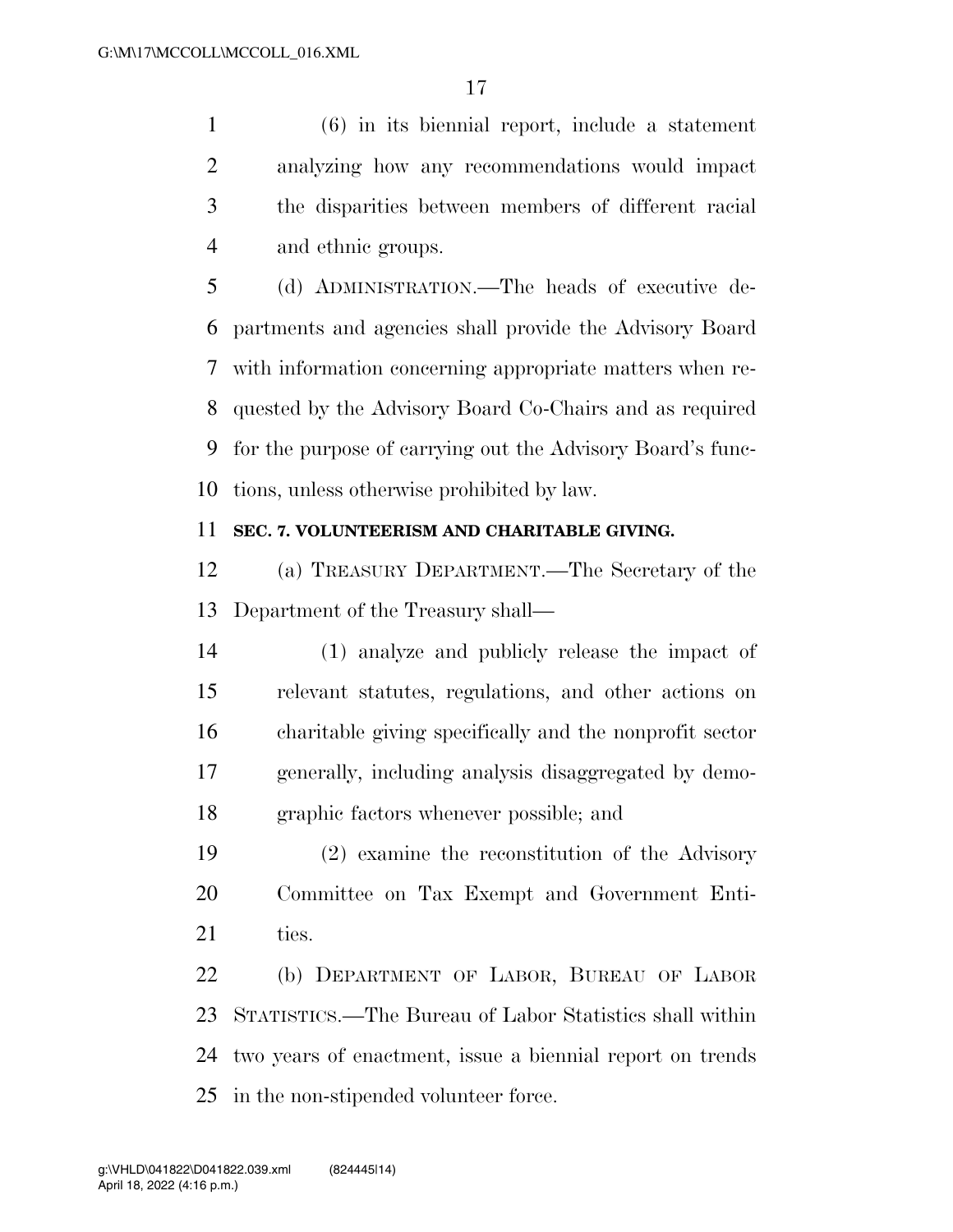(c) CORPORATION FOR NATIONAL AND COMMUNITY SERVICE.—The Corporation for National and Community Service shall—

 (1) issue a comprehensive report assessing how CNCS can best be structured and resourced to sup- port the unique needs and potential of both the non- stipended volunteer force and the national service community. This assessment shall also consider how underserved and marginalized communities can ac- cess service programs. CNCS shall share that report with Congress within six months of enactment and issue updates every two years, thereafter;

 (2) review existing programs such as the Volun- teer Generation Fund and the Nonprofit Capacity Building Program to determine how these programs might be strengthened and/or expanded to ensure, among other critical functions, they will support a wide diversity of nonprofits to build capacity to en- gage, sustain, and support the volunteer force, and to share such recommendations with Congress within six months of enactment;

 (3) within 90 days of enactment, solicit input from the nonprofit sector and the public about en- hancing and revising the Current Population Survey with supplements on—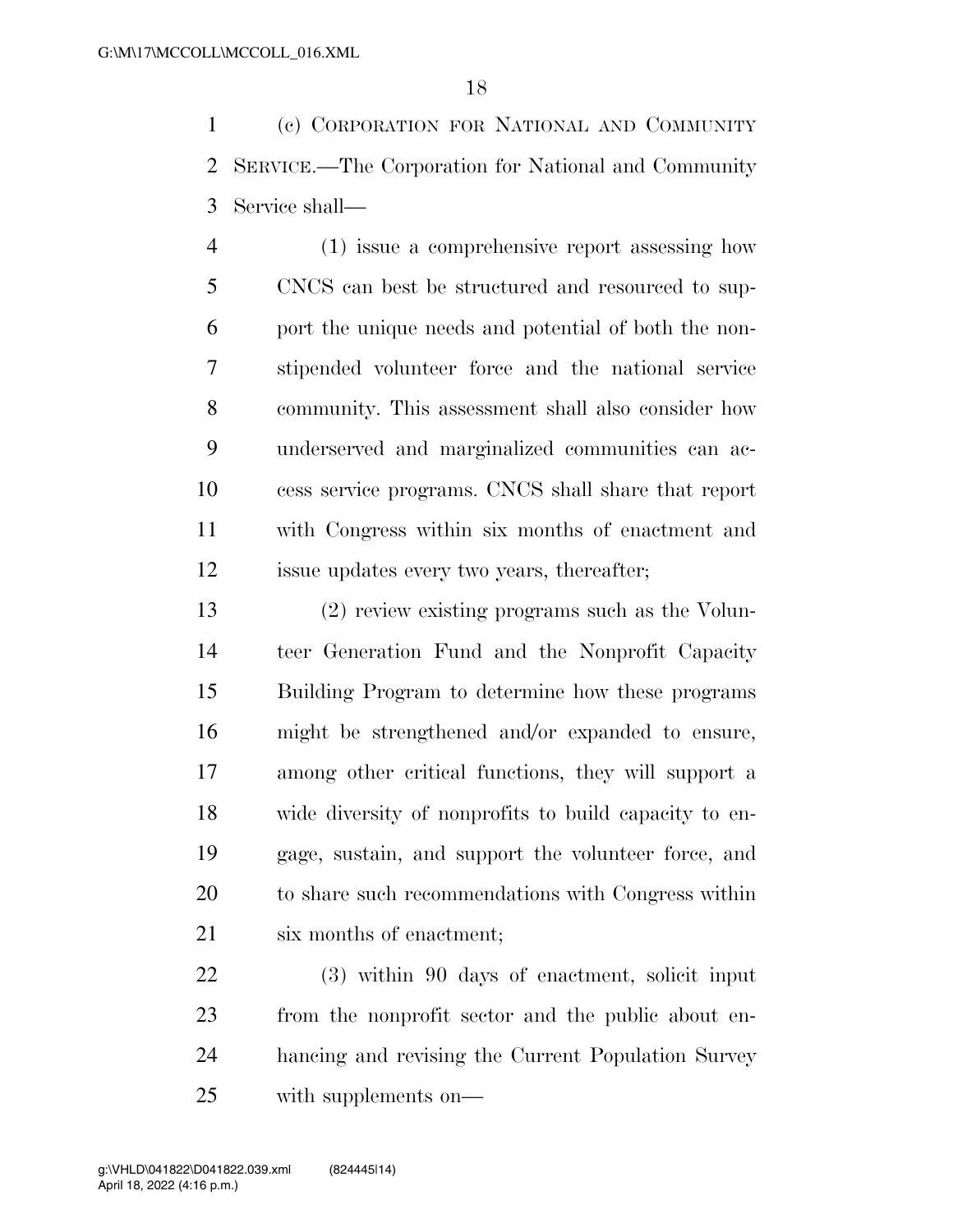| $\mathbf{1}$   | $(A)$ volunteerism;                                    |
|----------------|--------------------------------------------------------|
| $\overline{2}$ | (B) charitable giving; and                             |
| 3              | (C) civic engagement; and                              |
| $\overline{4}$ | (4) within six months of enactment, present the        |
| 5              | findings of the input described in paragraph $(3)$ to  |
| 6              | Congress and the Office on the Nonprofit Sector.       |
| 7              | SEC. 8. NATIONAL SERVICE.                              |
| 8              | The Corporation for National and Community Serv-       |
| 9              | ice shall—                                             |
| 10             | $(1)$ by no later than one year from the date of       |
| 11             | enactment, make recommendations to Congress on         |
| 12             | updating Service Year Fellowships to broaden access    |
| 13             | to national service to underserved and marginalized    |
| 14             | communities and provide increased capacity for all     |
| 15             | section $501(c)(3)$ nonprofits in moments of increased |
| 16             | need; and                                              |
| 17             | $(2)$ by no later than two years from the date of      |
| 18             | enactment, redesign and relaunch the eGrants sys-      |
| 19             | tem, including user testing that engages organiza-     |
| 20             | tions who are not current grantees and that rep-       |
| 21             | resent or reach underserved and marginalized com-      |
| 22             | munities to test barriers to submitting for a grant.   |
| 23             | SEC. 9. GOVERNMENT RESEARCH AND DATA.                  |
| 24             | (a) TREASURY DEPARTMENT.—The Secretary of the          |
| 25             | Department of the Treasury shall—                      |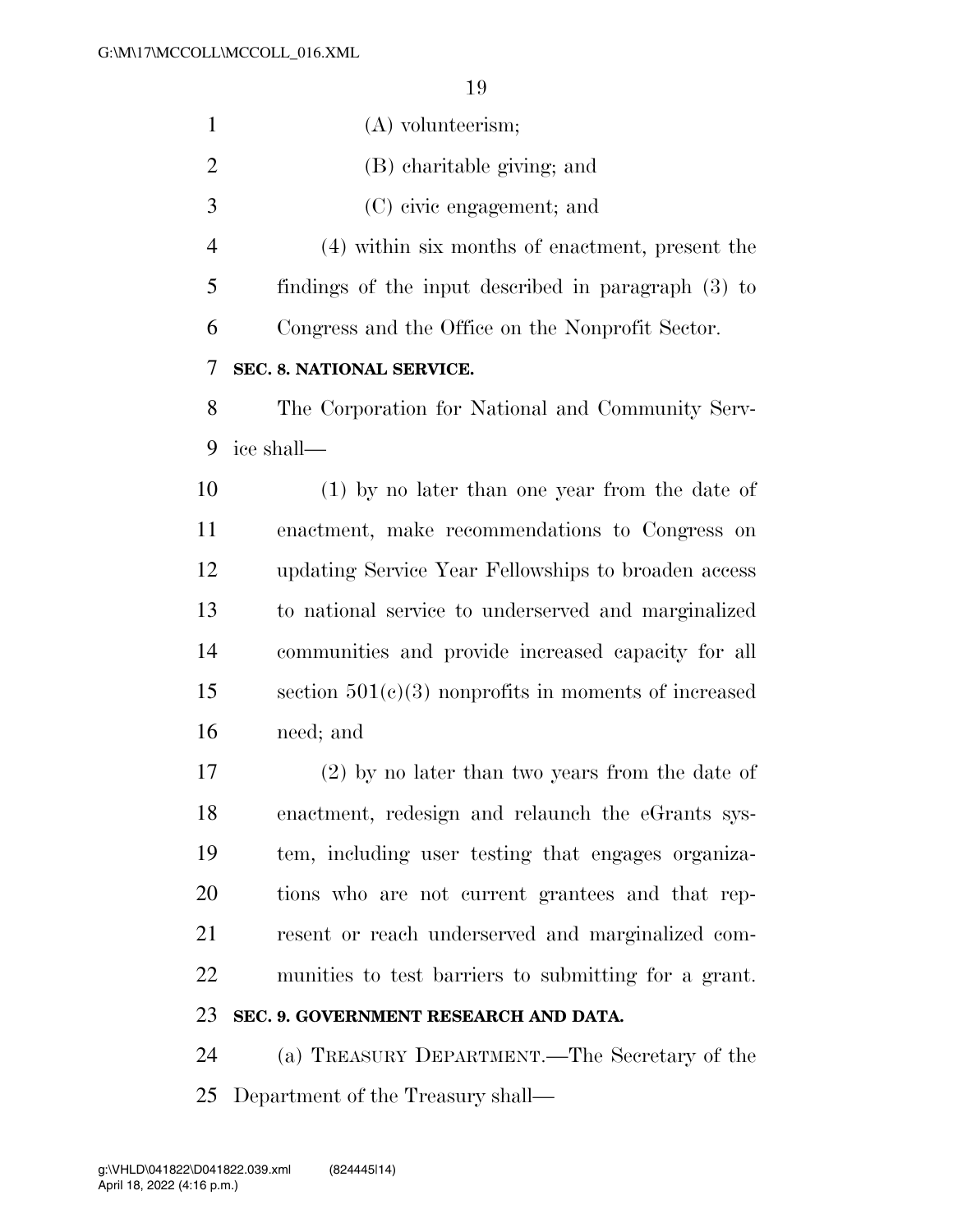(1) in consultation with the Advisory Com- mittee, make recommendations to Congress on how to formulate the way data is recorded concerning government grants, contracts, and reimbursements to nonprofit organizations on Form 990, Return of Organization Exempt from Income Tax, to increase the utility and clarity of Form 990 information. The IRS will also take steps to improve public access to 990 e-filed data, providing the schema and metadata necessary to facilitate public use;

 (2) revoke the use of form 1023–EZ for non- profit filing status and initiate a process to replace it, based upon recommendations from the Advisory Board, the nonprofit sector, representatives of the National Association of State Charities Officials and government examinations; and

 (3) in consultation with stakeholders in the nonprofit sector, including the Advisory Board, con- sider and publicly release recommendations, funding needs, and activities to improve the nonprofit sector and to preserve integrity within the sector and on behalf of the general public.

 (b) DEPARTMENT OF LABOR, BUREAU OF LABOR STATISTICS.—The Bureau of Labor Statistics shall in-clude nonprofit organizations as a distinct category of em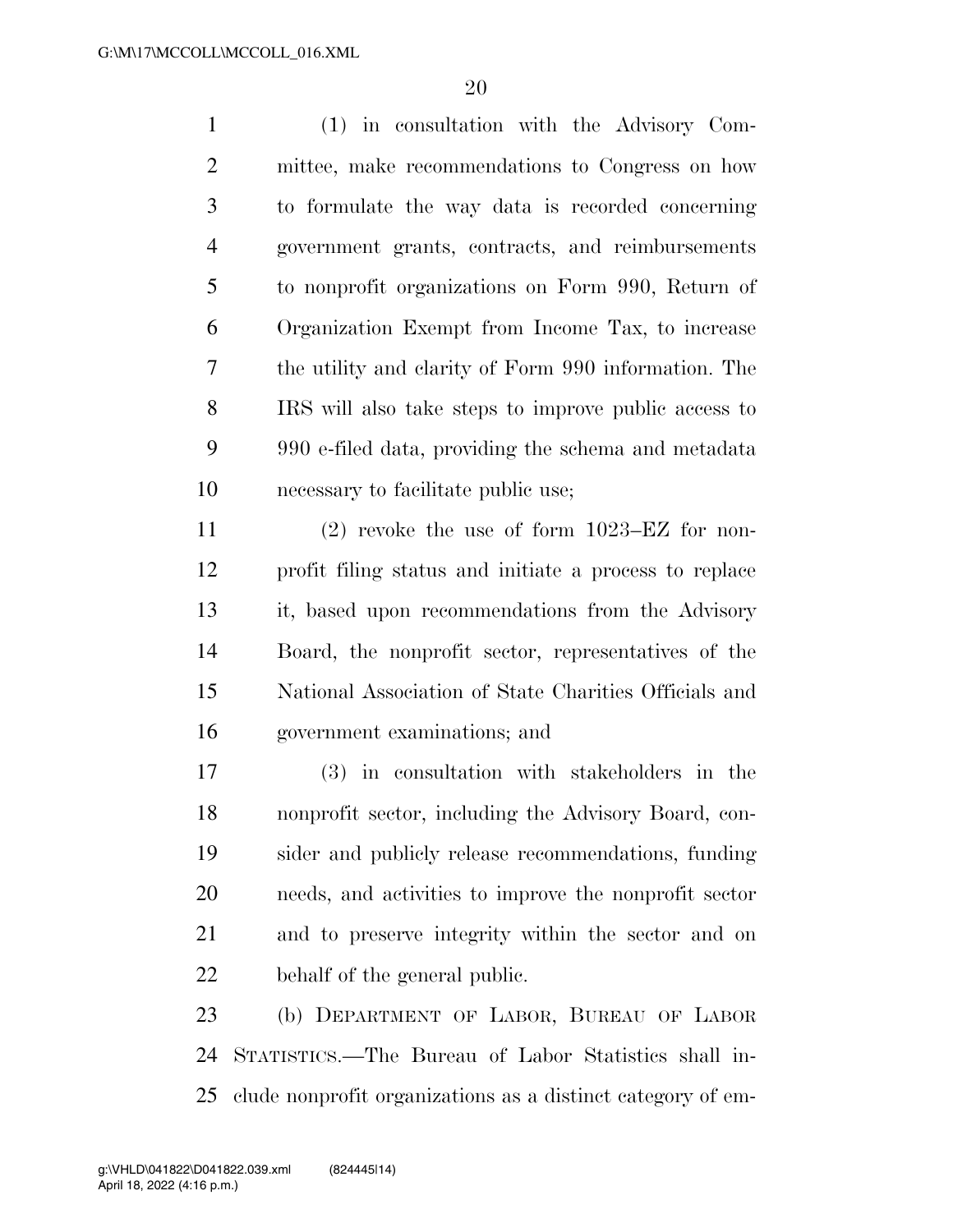ployer in quarterly reports from its Quarterly Census of Employment and Wages. Within 90 days of enactment, the Bureau of Labor Statistics shall transmit a plan to Congress that will accomplish this goal.

 (c) DEPARTMENT OF COMMERCE, BUREAU OF ECO- NOMIC ANALYSIS.—The Bureau of Economic Analysis shall in consultation with the Advisory Committee, create a Satellite Account on Nonprofit and Related Institutions and Volunteer Work within its national accounts program. This account shall be published no less frequently than on a biennial basis.

12 (d) WHITE HOUSE, OFFICE OF MANAGEMENT AND BUDGET.—The Office of Management and Budget shall—

 (1) solicit information from all relevant Federal agencies that collect existing data on the nonprofit sector in all published reports and publicly available tables and datasets and direct these agencies to in- clude existing data disaggregated by the following factors—

20 (A) the number of clients served by non- profit organizations, including existing data on the race, gender, age, income level, languages spoken and geographic location of such clients;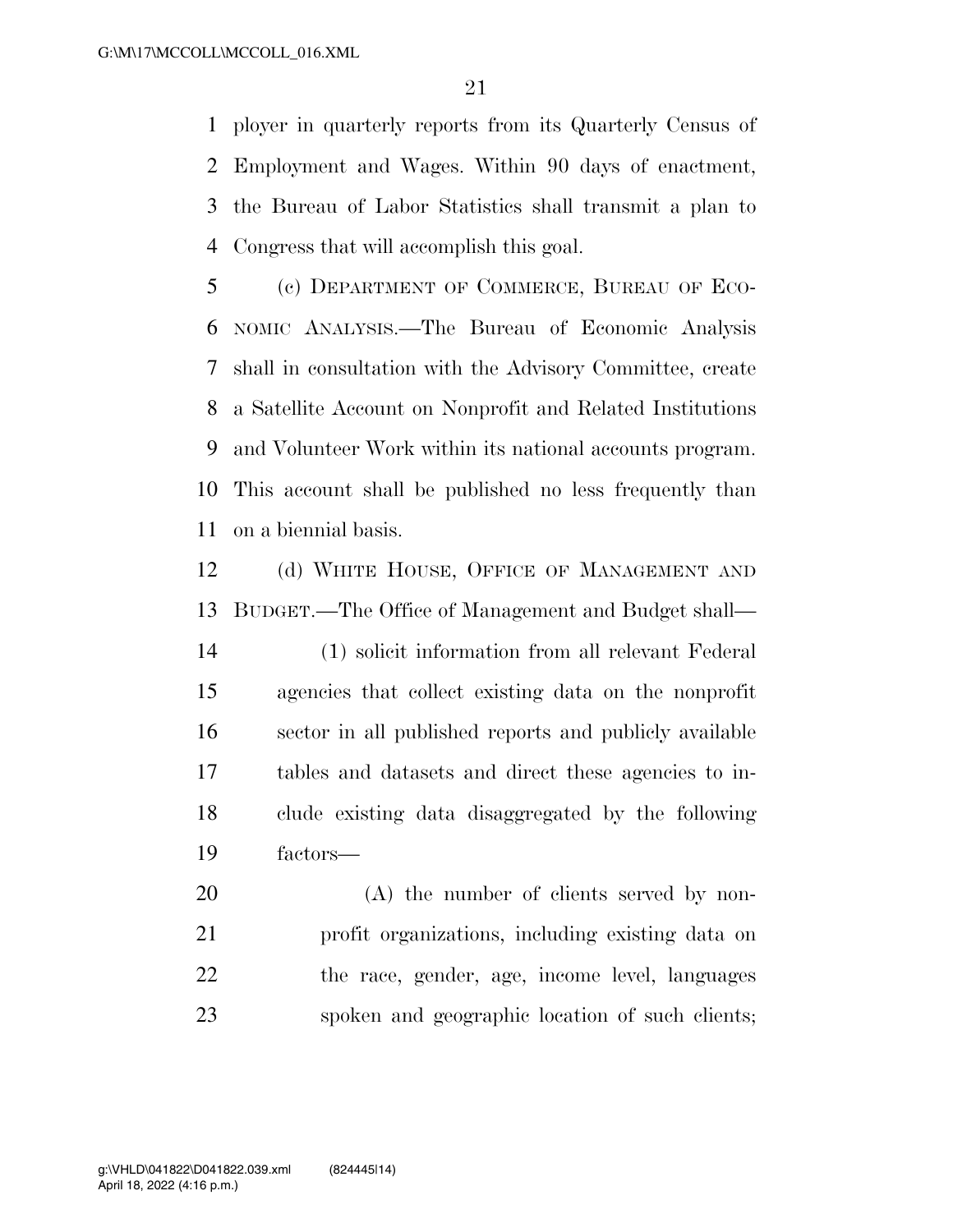| (B) existing data on types of revenues, ex-               |
|-----------------------------------------------------------|
| penses, and operating reserves by nonprofit or-           |
| ganizations of various sizes and missions;                |
| (C) the volunteer hours contributed to non-               |
| profit organizations by individuals in the United         |
| States; and                                               |
| (D) other factors in existing data as deter-              |
| mined in consultation with the Advisory Board;            |
| and                                                       |
| (2) conduct an impact assessment of how gov-              |
| ernment data collection, algorithm use and accuracy       |
|                                                           |
| may have a discriminatory or disparate impact on          |
| nonprofit issues or communities they serve, particu-      |
| larly underserved and marginalized communities.           |
| SEC. 10. NONPARTISAN CIVIC ENGAGEMENT AND ADVO-           |
| CACY.                                                     |
| The Government Accountability Office shall, within        |
| 18 1 year of enactment and after gathering input from the |
| Advisory Board and the broader nonprofit sector, issue a  |
| report to Congress on-                                    |
| (1) opportunities to clarify the difference be-           |
| tween nonpartisan civic engagement and the current        |
| prohibition on political campaign intervention for or-    |
| ganizations organized under section $501(e)(3)$ of        |
|                                                           |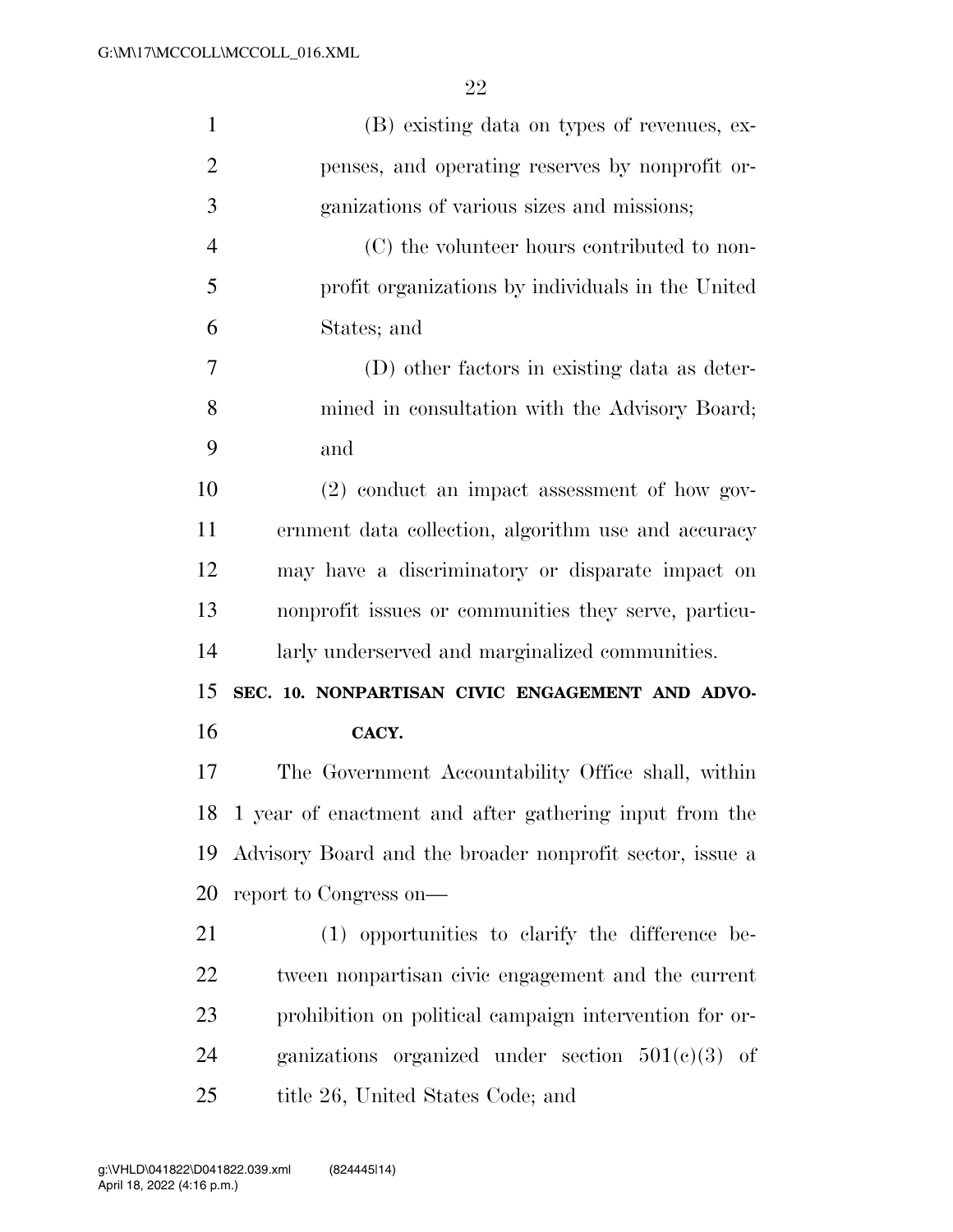(2) the role of the current ''facts and cir- cumstances'' standard for tax-exempt entities orga- nized under provisions of the Internal Revenue Code other than section 501(c)(3) of title 26, United States Code.

## **SEC. 11. DEFINITIONS.**

In this Act:

 (1) NONPROFIT.—The term ''nonprofit'' or ''nonprofit organization'' shall include the definition 10 included in section  $501(c)(3)$  of title 26, United States Code, and in addition shall mean a group or- ganized for purposes other than generating profit and in which no part of the organization's income is distributed to its members, directors, or officers.

 (2) PASS-THROUGH ENTITY.—The term ''pass- through entity'' shall include the definition included in section 200.1 of title 2, Code of Federal Regula- tions, a non-Federal entity that provides a subaward to a subrecipient to carry out part of a Federal pro-gram.

 (3) NONPROFIT ADVISOR.—The term ''Non-profit Advisor'' means an individual who is—

 (A) designated as an Assistant to the President;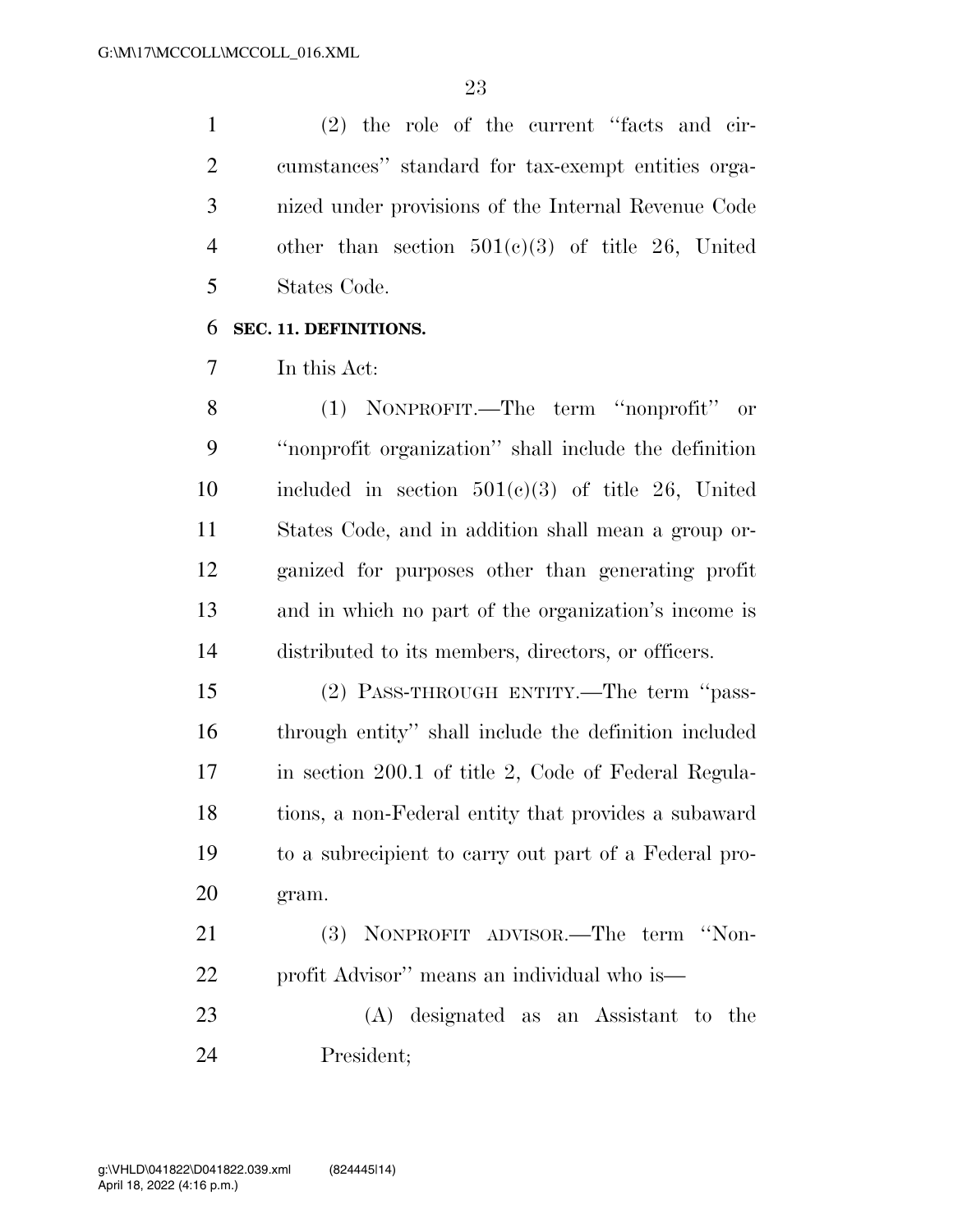| $\mathbf{1}$   | (B) has experience working in the non-          |
|----------------|-------------------------------------------------|
| $\overline{2}$ | profit sector and government; and               |
| 3              | (C) has demonstrated a commitment to            |
| $\overline{4}$ | strengthening the partnership between the Fed-  |
| 5              | eral Government and the nonprofit sector.       |
| 6              | (4) CURRENT POPULATION SURVEY.—The term         |
| 7              | "Current Population Survey" means the jointly   |
| 8              | sponsored survey administered by the Census Bu- |
| 9              | reau and the Bureau of Labor Statistics and ap- |
| 10             | proved by the Office of Management and Budget   |
| 11             | (OMB Number 0607-0049).                         |
| 12             | (5) UNDERSERVED AND MARGINALIZED COM-           |
| 13             | term "underserved"<br>MUNITIES.—The<br>and      |
| 14             | marginalized communities" means individuals who |
| 15             | are—                                            |
| 16             | (A) American Indian or Alaska Native,           |
| 17             | Asian, Black or African American, Hispanic or   |
| 18             | Latino, or Native Hawaiian or Other Pacific Is- |
| 19             | lander, according to Office of Management and   |
| 20             | Budget Statistical Policy Directive No. 15,     |
| 21             | Race and Ethnic Standards for Federal Statis-   |
| 22             | tics and Administrative Reporting;              |
| 23             | (B) rural populations;                          |
| 24             | (C) individuals with disabilities;              |
| 25             | (D) low-income or homeless individuals;         |